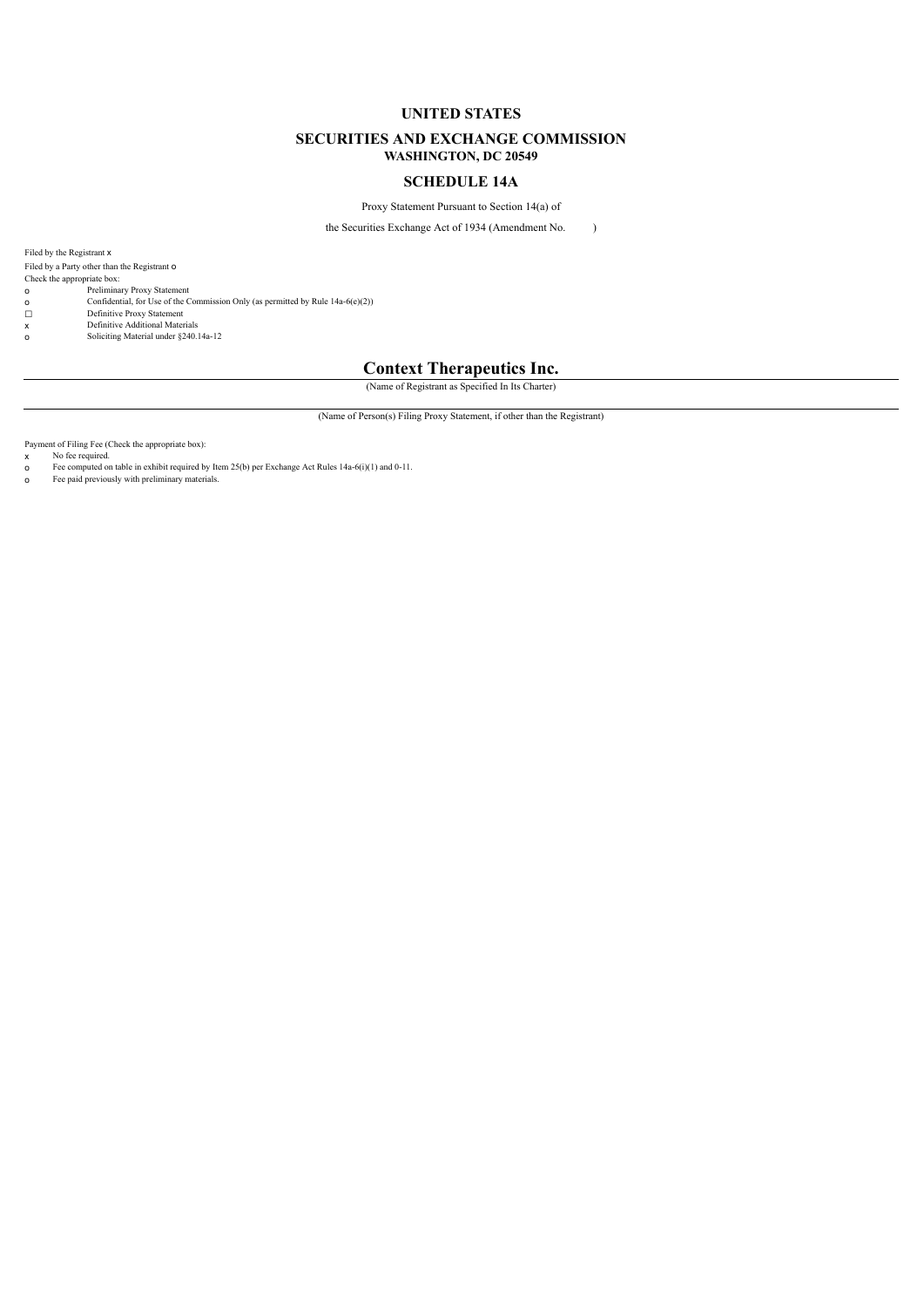

2001 MARKET CTREET SHITE 2015 HAITE15 PHILADELPHIA, PENNSYLVANIA 19103

Your Vote Counts!

## **CONTEXT THERAPEUTICS INC.**

2022 Annual Meeting Vote by June 1, 2022 11:59 PM ET



D73729-P70855

ň

# You invested in CONTEXT THERAPEUTICS INC. and it's time to vote!

You have the right to vote on proposals being presented at the Annual Meeting. This is an important notice regarding the availability of proxy material for the stockholder meeting to be held on June 2, 2022.

## Get informed before you vote

View the Notice and Proxy Statement and Annual Report on Form 10-K online OR you can receive a free paper or email copy of the material(s) by requesting prior to May 19, 2022. If you would like to request a copy of the material(s) for this and/or future stockholder meetings, you may (1) visit www.ProxyVote.com, (2) call 1-800-579-1639 or (3) send an email to sendmaterial@proxyvote.com. If sending an email, please include your control number (indicated below) in the subject line. Unless requested, you will not otherwise receive a paper or email copy.



\*Please check the meeting materials for any special requirements for meeting attendance.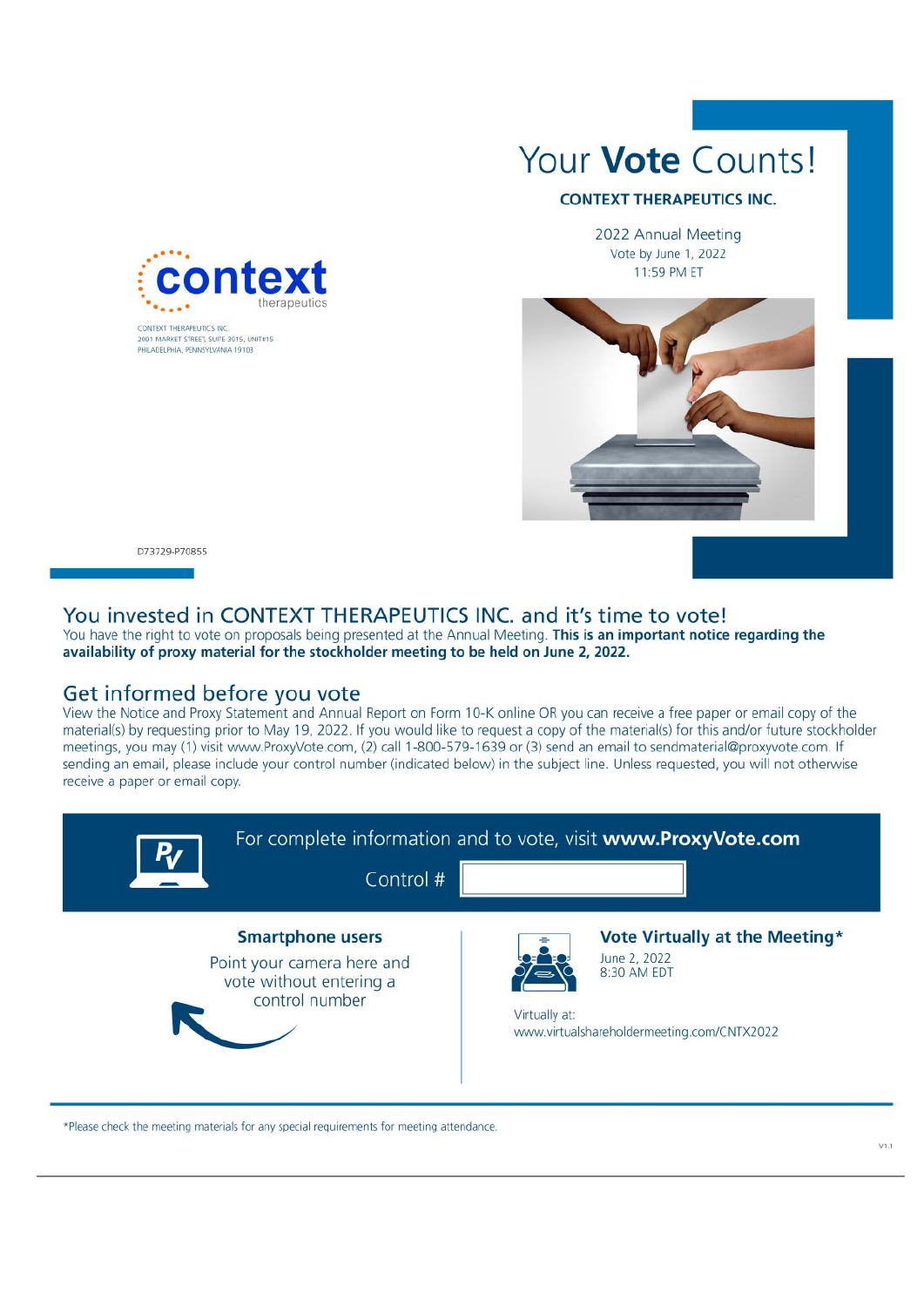# THIS IS NOT A VOTABLE BALLOT

This is an overview of the proposals being presented at the upcoming stockholder meeting. Please follow the instructions on the reverse side to vote these important matters.

| <b>Voting Items</b>                                                                                                                                                                                              | Board<br><b>Recommends</b> |
|------------------------------------------------------------------------------------------------------------------------------------------------------------------------------------------------------------------|----------------------------|
| 1. To ratify the selection of the Audit Committee of the Board of Directors of CohnReznick LLP as the independent registered public accounting firm of the Company for its fiscal year ending December 31, 2022. | <b>O</b> For               |
| NOTE: To transact any other business as may properly come before the meeting or any adjournments or postponements<br>thereof.                                                                                    |                            |
|                                                                                                                                                                                                                  |                            |
|                                                                                                                                                                                                                  |                            |
|                                                                                                                                                                                                                  |                            |
|                                                                                                                                                                                                                  |                            |
|                                                                                                                                                                                                                  |                            |
|                                                                                                                                                                                                                  |                            |
|                                                                                                                                                                                                                  |                            |
|                                                                                                                                                                                                                  |                            |
|                                                                                                                                                                                                                  |                            |
|                                                                                                                                                                                                                  |                            |
|                                                                                                                                                                                                                  |                            |
|                                                                                                                                                                                                                  |                            |
|                                                                                                                                                                                                                  |                            |
|                                                                                                                                                                                                                  |                            |
|                                                                                                                                                                                                                  |                            |
|                                                                                                                                                                                                                  |                            |
| Prefer to receive an email instead? While voting on www.ProxyVote.com, be sure to click "Sign up for E-delivery".                                                                                                |                            |

D73730-P70855